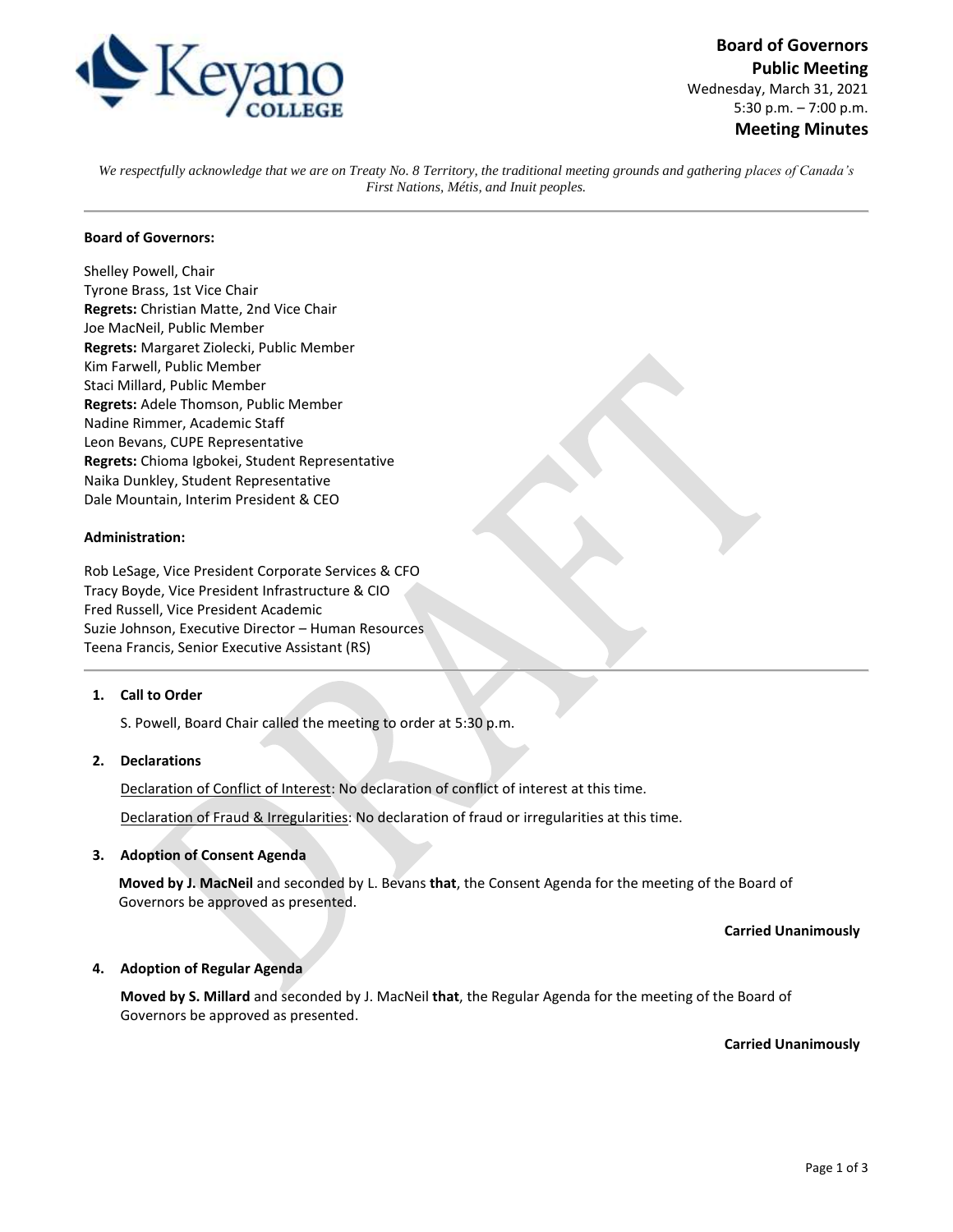# **5. Governance & HR Update**

J. MacNeil, Chair shared the Committee continues to develop the President Evaluation and Board Evaluation, and expects to bring information to the May Board Meeting. The President Search continues and we anticipate the candidate screening will begin later in April, with the short list developed in May. The final recommendation will be presented at the May Board Meeting. Additionally, the Committee will pause work on the Advisory Committee Framework.

## **6. Finance & Audit Committee Update**

K. Farwell, Chair provided a summary of the meeting topics. The Committee was presented with the  $1<sup>st</sup>$  reading of the Budget, and a draft of the new Board Policy #10 Investment Management. The Finance & Audit Committee also adopted the revised Terms of Reference, contained in the Board meeting package for information.

## **7. Keyano College Land Trust Corporation**

Housekeeping items were presented as a requirement for compliance with the Business Corporation Act. College Administration provided background on the three resolutions. Board Chair, S. Powell provided approval to use her electronic signature to complete the documentation.

### 7.1. Clean Up Shareholder Resolution

**Moved by K. Farwell** and seconded by L. Bevans

WHEREAS it is in the best interests of the Corporation to confirm the structure of the Corporation;

BE IT RESOLVED THAT: The undersigned, being the sole shareholder of the Corporation, hereby consents to and approves of the passing of the foregoing resolutions; Bylaws, Confirmation of Appointment of Directors, Confirmation of Directors, Ratification of Past Acts, and General Matters, effective March 31, 2021 as evidenced by the signature of Shelley Powell, KC Board of Governors Chair.

### **Carried Unanimously**

# 7.2. Resolution in Lieu of 2020 KCLTC AGM (Single Shareholder)

**Moved by T. Brass** and seconded by N. Dunkley

BE IT RESOLVED THAT:

Pursuant to Section 141(1) of the Business Corporations Act, Alberta (the "BCA"), the sole voting shareholder of the Corporation hereby consents in writing to the following resolutions: Approval of Financial Statements, Appointment of Auditor, Election of Directors, and General Matters, effective March 31, 2020 as evidenced by the signature of Shelley Powell, KC Board of Governors Chair.

### **Carried Unanimously**

# 7.3. Resolution in Lieu of 2021 KCLTC AGM (Single Shareholder)

**Moved by T. Brass** and seconded by S. Millard

### BE IT RESOLVED THAT:

Pursuant to Section 141(1) of the Business Corporations Act, Alberta (the "BCA"), the sole voting shareholder of the Corporation hereby consents in writing to the following resolutions: Approval of Financial Statements, Appointment of Auditor, Election of Directors, and General Matters, effective March 31, 2021 as evidenced by the signature of Shelley Powell, KC Board of Governors Chair.

**Carried Unanimously**

**8. In-Camera**